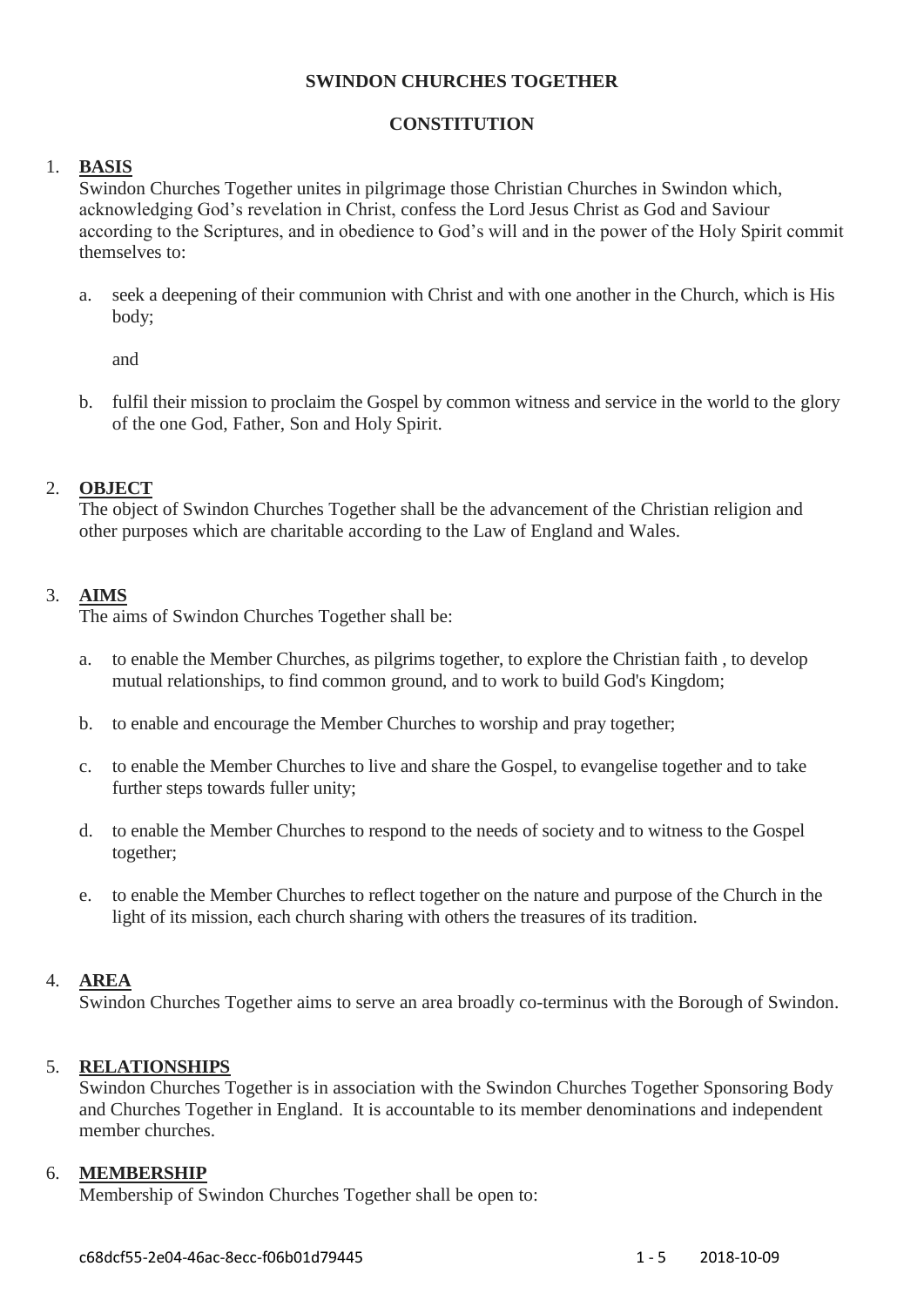- a. Any local church in the area which is affiliated to a Church or association of Churches which is a full member of Churches Together in England.
- b. Any other local church in the area which affirms the Basis and commits itself to promote the Object and Aims of Swindon Churches Together.
- c.
- d. Any local Christian Organisation in the Swindon area which affirms the Basis and commits itself to promote the Object and Aims of Swindon Churches Together.Any local church which on principle has no creedal statements in its tradition and therefore cannot formally subscribe to the statement of faith in the Basis, provided that it satisfies 50% in number of those Member Churches which subscribe to the Basis, that it manifests faith in Christ as witnessed to in the Scriptures and it is committed to the Aims and purposes of Swindon Churches Together and that it will work in the spirit of the Basis.
- e. New applications for membership under 6.a, 6.b, 6.c and 6d require the nomination of two existing members of Swindon Churches Together and require the approval of 75% of existing members. Members must be given at least 28 days in which to respond to a nomination.

# 7. **OFFICE-HOLDERS**

- The officer-holders shall be a Chair and a Deputy Chair (one of whom shall, if possible, be a minister and the other a lay person and who, if possible, should belong to different denominations), an Honorary Treasurer and an Honorary Secretary (plus a Minute Secretary, if desired) to be elected at the Annual General Meeting of Swindon Churches Together. Office holders shall normally serve for an initial period of three years and may be re-elected if willing to serve, normally for no more than one further period not exceeding three years.
- b. Office holders shall be nominated by a proposer and seconder, each from different member churches. Such nominations to be submitted in writing to the Honorary Secretary at least 4 weeks before the Annual General Meeting.
- c. A list of nominations shall be circulated with the Notice of meeting and Agenda for the Annual General Meeting.
- d. Office holders shall be elected by simple majority at the Annual General Meeting.

### 8. **SWINDON CHURCHES TOGETHER**

- Swindon Churches Together shall consist of the ordained clergy and ministers and up to two others, preferably lay people, appointed from each Member Church.
- b. Swindon Churches Together may co-opt others; such co-options not exceeding 25% of the total number from the Member Churches.
- c. Swindon Churches Together shall normally meet not less than three times annually. One of these meetings shall normally be the Annual General Meeting at which the independently examined/inspected accounts shall be presented, and any new office-holders and members of the Executive elected.
- d. Other meetings of Swindon Churches Together shall be held as deemed desirable by the Executive Committee or at the written request of Swindon Churches Together members from three Member Churches.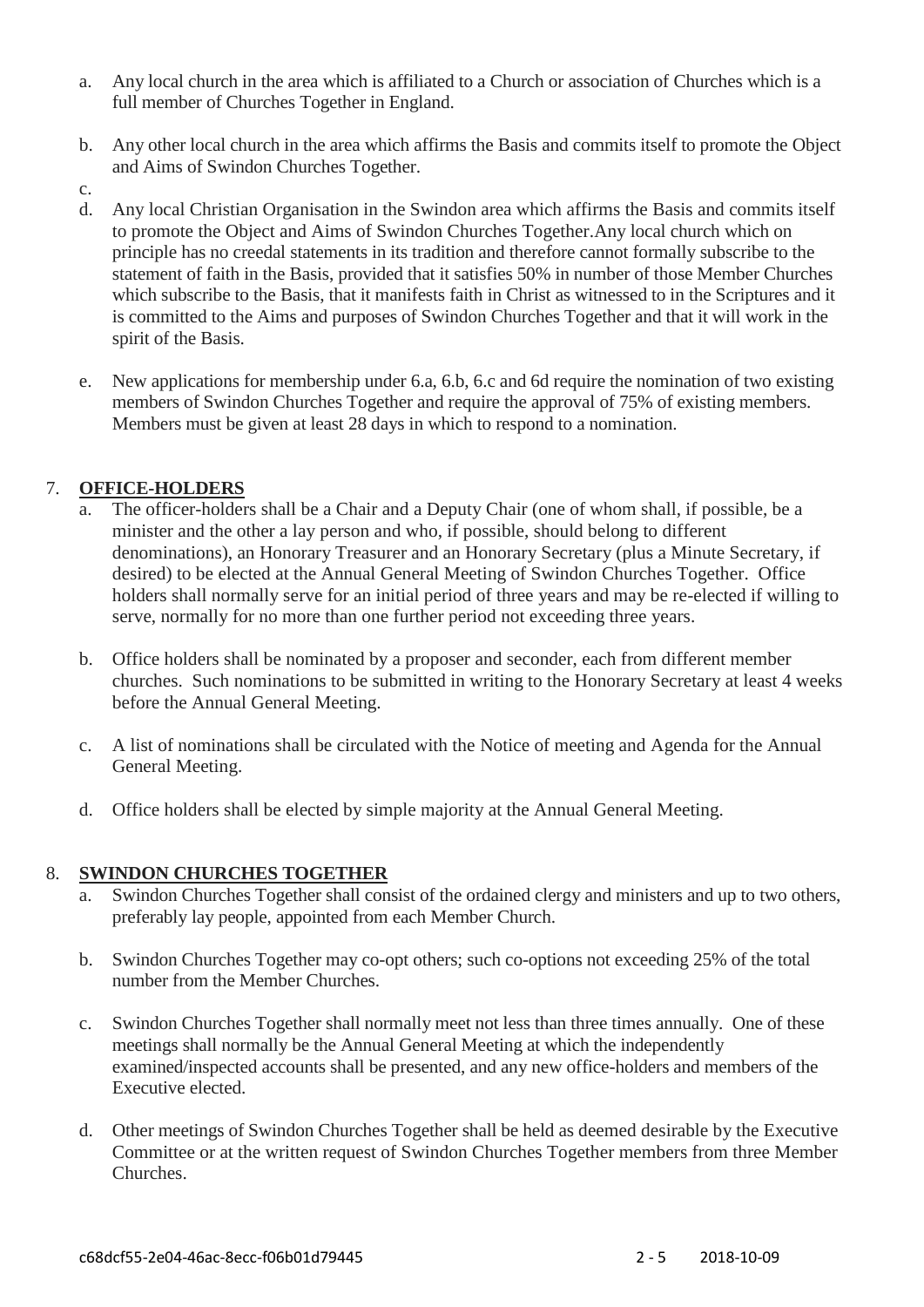- e. At least three weeks' notice in writing of any meeting of Swindon Churches Together shall be given.
- f. The attendance by at least one Swindon Churches Together member of at least half of the Member Churches shall constitute a quorum.
- g. Voting at Swindon Churches Together meetings will be by a single representative of a Member Church. Decisions will be by simple majority of those voting, unless agreed by the Council prior to voting on a particular motion.

### **9. SPONSORING BODY**

- a. The Sponsoring Body shall have oversight of the Local Ecumenical Partnerships within the area covered by Swindon Churches Together.
- b. The Sponsoring Body shall be accountable to the denominations involved in the Local Ecumenical Partnerships and report its business to Swindon Churches Together.
- c. Members of the Sponsoring Body are appointed by the regional leaders of denominations represented in each partnership and may be the regional leaders or their nominated deputies.
- d. The Sponsoring body will meet at least twice a year.
- e. The sponsoring Body shall elect a chair from amongst their number.
- f. A report from the Sponsoring Body shall be presented to the next scheduled meeting of Swindon Churches Together.
- g. Swindon Churches Together will undertake to pay reasonable expenses incurred by the Sponsoring Body in undertaking Local Ecumenical Partnership reviews.

### **10. EXECUTIVE COMMITTEE**

- a. The Executive Committee shall enable the Member Churches to make decisions in common, to serve as a reference point for Swindon Churches Together and enact the business of Swindon Churches Together between meetings of Swindon Churches Together. Any actions or decisions that the Executive Committee makes shall be ratified at the next meeting of Swindon Churches Together.
- b. The Executive Committee shall comprise the office-holders of the Swindon Churches Together, up to four lay people, and up to four clergy or ministers appointed by the Member Churches with regard to an appropriate representation of the various Christian traditions and denominations in membership.
- c. The Chairman of the Sponsoring Body shall be an ex-officio member of the Executive Committee.
- d. Nominations for membership of the Executive Committee shall require a proposer and seconder from different member churches and are to be submitted to the Honorary Secretary at least four weeks before the meeting of Swindon Churches Together at which the election is to take place. Nominations for election will be circulated with the notice of the meeting and the agenda.
- e. Elected members of the Executive Committee shall be elected by simple majority at the Annual General Meeting.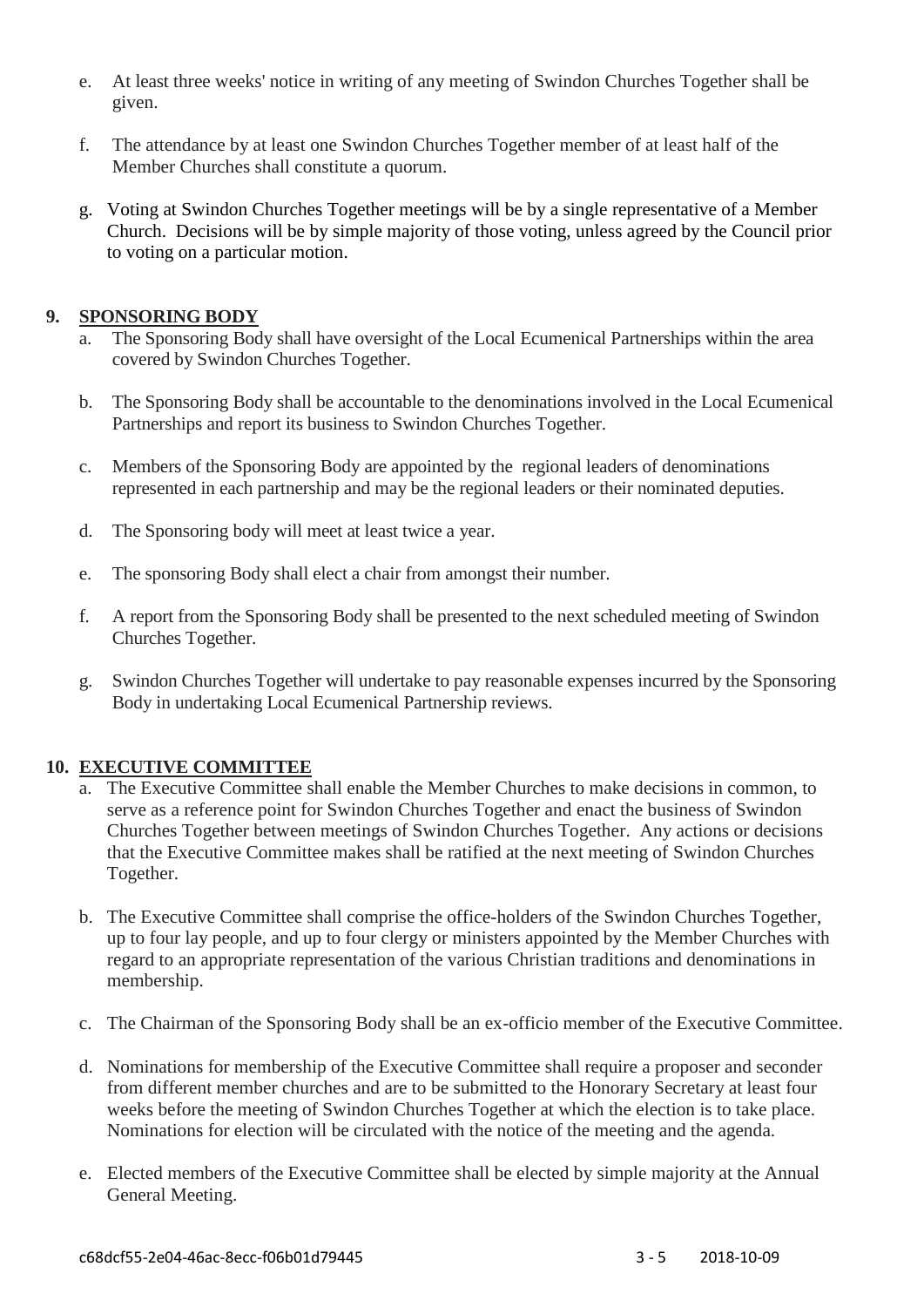f. Attendance by at least half of those eligible to be present shall constitute a quorum.

## **11. SCT Groups**

- a SCT will encourage and support the creation of specialist sub groups of SCT that support and further the Aims and Object of SCT within the Swindon area. Membership of such groups is entirely voluntary.
- b Such groups will be responsible for their own organisation and management but would be financially supported by SCT provided prior approval of expenditure is approved by the Executive or Swindon Churches Together.

## 12. **FINANCE**

- a. Each Member Church/body shall be invited to pay such annual sum to Swindon Churches Together as shall be agreed at the Annual Meeting of Swindon Churches Together. The annual sum may be related both to the size of the church and to its ability to pay.
- b. The financial year shall be from January  $1<sup>st</sup>$  to December 31st.
- c. All payments shall require the signature or authorisation of at least two members of the Executive Committee.
- d. An honorary Independent Examiner shall be appointed at the Annual General Meeting.
- e. The Executive Committee shall be jointly and severally responsible for the proper use of the funds and resources of Swindon Churches Together.
- f. The Executive Committee shall be responsible for producing and implementing policies for grants and loans, such policies will be agreed by Swindon Churches Together.
- g. The Executive Committee shall have the authority to authorise expenditure, between meetings of Swindon Churches Together, up to an amount determined by Swindon Churches Together. Such expenditure to be reported to the next meeting of Swindon Churches Together for ratification.
- h. The Honorary Treasurer shall present a finance report to each meeting of Swindon Churches Together.

### 13. **CONSTITUTION**

The constitution and any subsequent amendment to it requires the approval of 66% of the Member Churches, acting either through their members of Swindon Churches Together or through their normal decision-making bodies. Member Churches must be given at least 28 days' notice in writing of a proposed change.

### 14. **DISSOLUTION OF SWINDON CHURCHES TOGETHER**

- a. A motion to dissolve Swindon Churches Together must be circulated to Member Churches at least three months before it can be considered by a special meeting of Member Churches when the support of at least 75% of Member Churches is required for the motion to be successful. It will be the responsibility of Swindon Churches Together members to discuss the proposal for dissolution with their nominating bodies.
	- b. Any residual funds and property shall be allocated to Christian charitable organisations as proposed and agreed at the Special Meeting called to dissolve Swindon Churches Together as